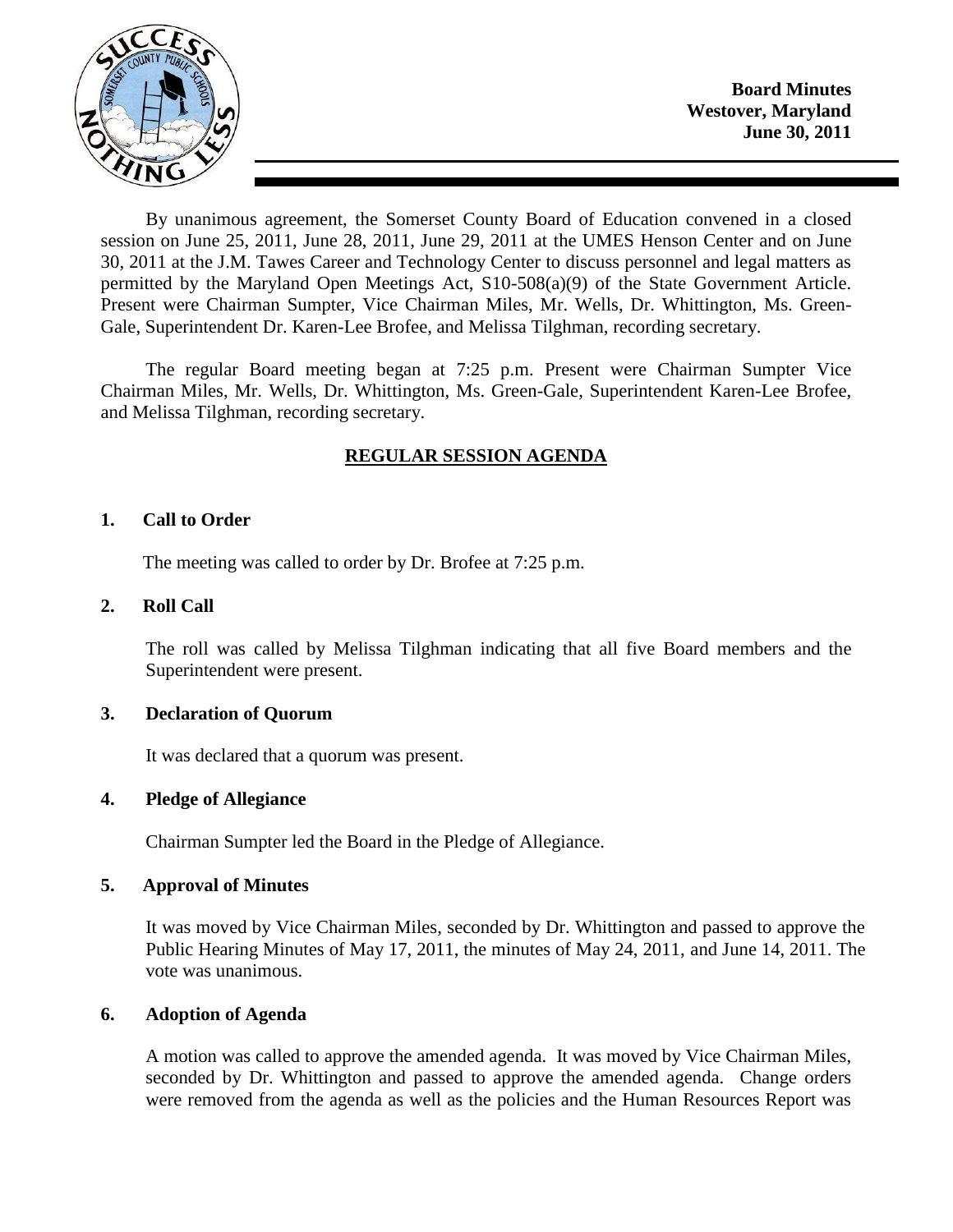added under 9B. Dr. Whittington made a motion to postpone item 8 B-2, Route #3 bus contract approval until the August Board meeting. The vote was carried unanimously.

## **7. Public Participation**

Bus contractor, John Asanovich addressed the Board to discuss the practice of awarding a bus contractor multiple bus contracts. He stated that bus contracts should first be offered to current bus driving substitutes looking to be hired full time. If there are no qualifying substitutes applying for a bus contract then the contract should be opened to allow current bus contractors that are interested apply. Mr. Asanovich expressed concern that substitutes will go to other counties if they are not being offered full time employment and SCPS will lose good drivers.

Mr. Asanovich commented on the elimination of the 13 -15 year PVA allotment stating that PVA for those years help cover maintenance repairs and upkeep of the bus. He expressed that he was aware that this issue will not be addressed until 2013 but wanted to provide the Board with his perspective. The Board thanked Mr. Asanovich and will take his concerns into consideration.

#### **8. A. Transportation and Facilities**

## **Greenwood Elementary Schools' Parking Lot Lights Bid**

It was moved by Dr. Whittington, seconded by Ms. Green-Gale and passed to approve the awarding of Greenwood Elementary's parking lot's lights bid to Peninsula Electric. The vote was unanimous.

#### **Tawes Technology & Career Center's Bathroom Upgrades**

It was moved by Mr. Wells, seconded by Dr. Whittington and passed to approve the awarding of the bid for the Tawes Technology & Career Center's ADA Bathroom renovations to Wilfre Mechanical. The vote was unanimous.

#### **Washington Academy & High School Relocatables Transfer to the Commissioners**

It was moved by Dr. Whittington, seconded by Vice Chairman Miles and passed to approve the commissioners' request to purchase the outside relocatables at Washington Academy and High School for \$45,000.00. The vote was unanimous.

#### **Policy #200-18, Transportation**

Mr. Daugherty presented revisions to policy #200-18, Transportation. He provided a breakdown of the various changes and revisions made to the policy as well an explanation of the substitutes point system. Dr. Whittington explained that the Board will not be answering any questions on the policy at this time and stated that bus contractors should be given a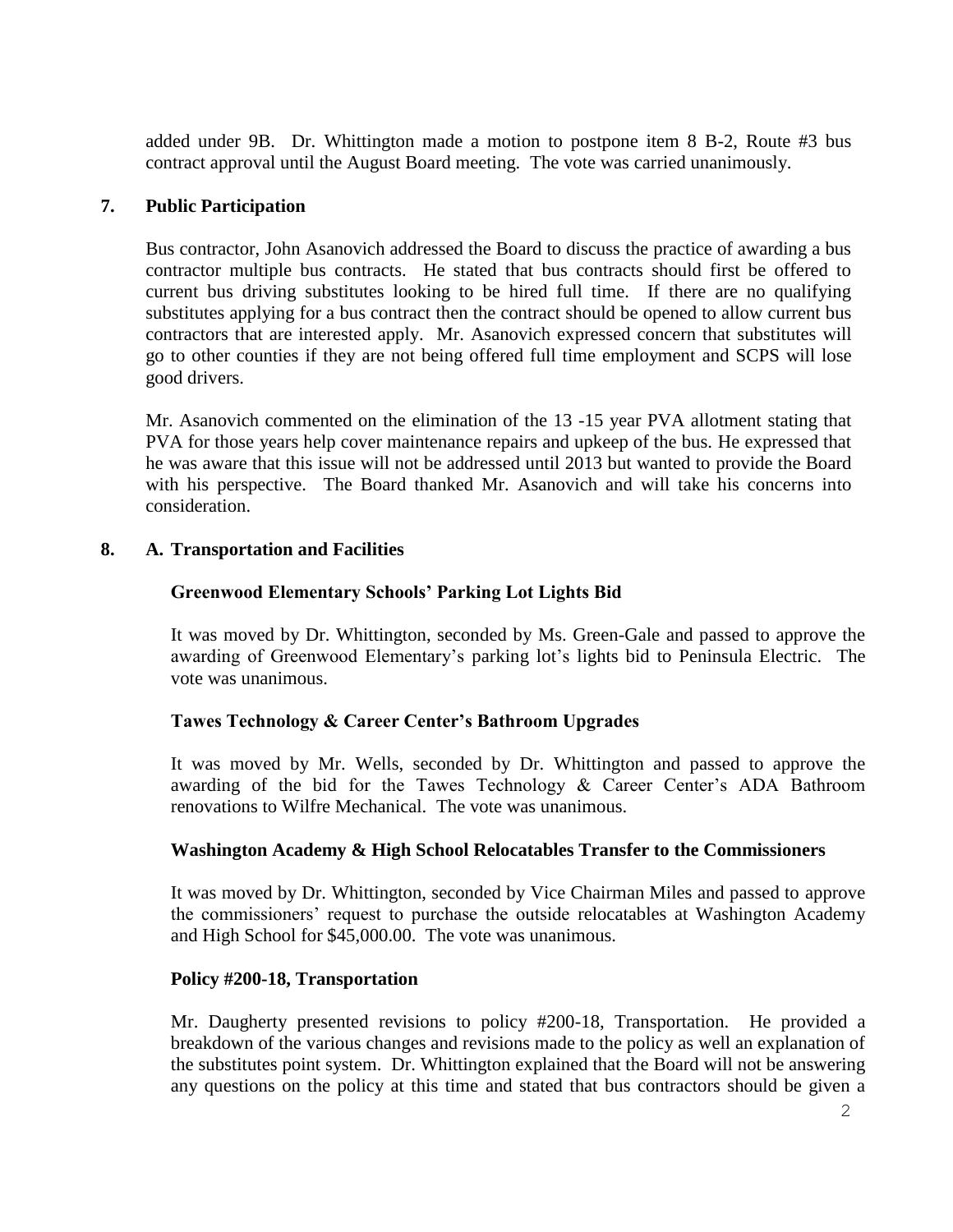copy of the revised policy prior to the next meeting.

#### **B. Human Resources**

## **Job Descriptions**

It was moved by Vice Chairman Miles, seconded by Mr. Wells and passed to approve the revised job description of the Data Design Specialist. This position is required by the state to follow students through graduation and into the workforce. All Board members were in agreement.

It was moved by Vice Chairman Miles, seconded by Mr. Wells and passed to approve the position upgrade of the Human Resources Generalist Position Level. The vote was unanimous.

#### **10. New Business**

#### **A. Finance**

#### **Food Service Report**

Ms. Miller informed the Board that the Food Service Budget is expected to be less than the deficit from last year but an accurate deficit will not be ready until all expenditures have been paid.

#### **Category Transfer Requests**

It was moved by Vice Chairman Miles, seconded by Ms. Green-Gale and passed to approve Ms. Miller's category transfer request. The vote was unanimous.

#### **B**. **Human Resources**

#### **Policies**

Policies #700-12, Sick Leave, #700-26, Tuition Reimbursement, and #700-35, Family and Medical Leave Act were removed from the agenda. Mr. Lawson will present these policies at the July Board meeting.

It was moved by Dr. Whittington, seconded by Mr. Wells and passed to approve Mr. Lawson's Human Resources Report. The vote was unanimous.

## **C. Student Services**

Policies #500-21, Extra Curricular Activities Eligibility, #600-15, Student Alcohol and Drug Abuse, #600-17, Standards of Social Behavior, #600-34, Student Bullying